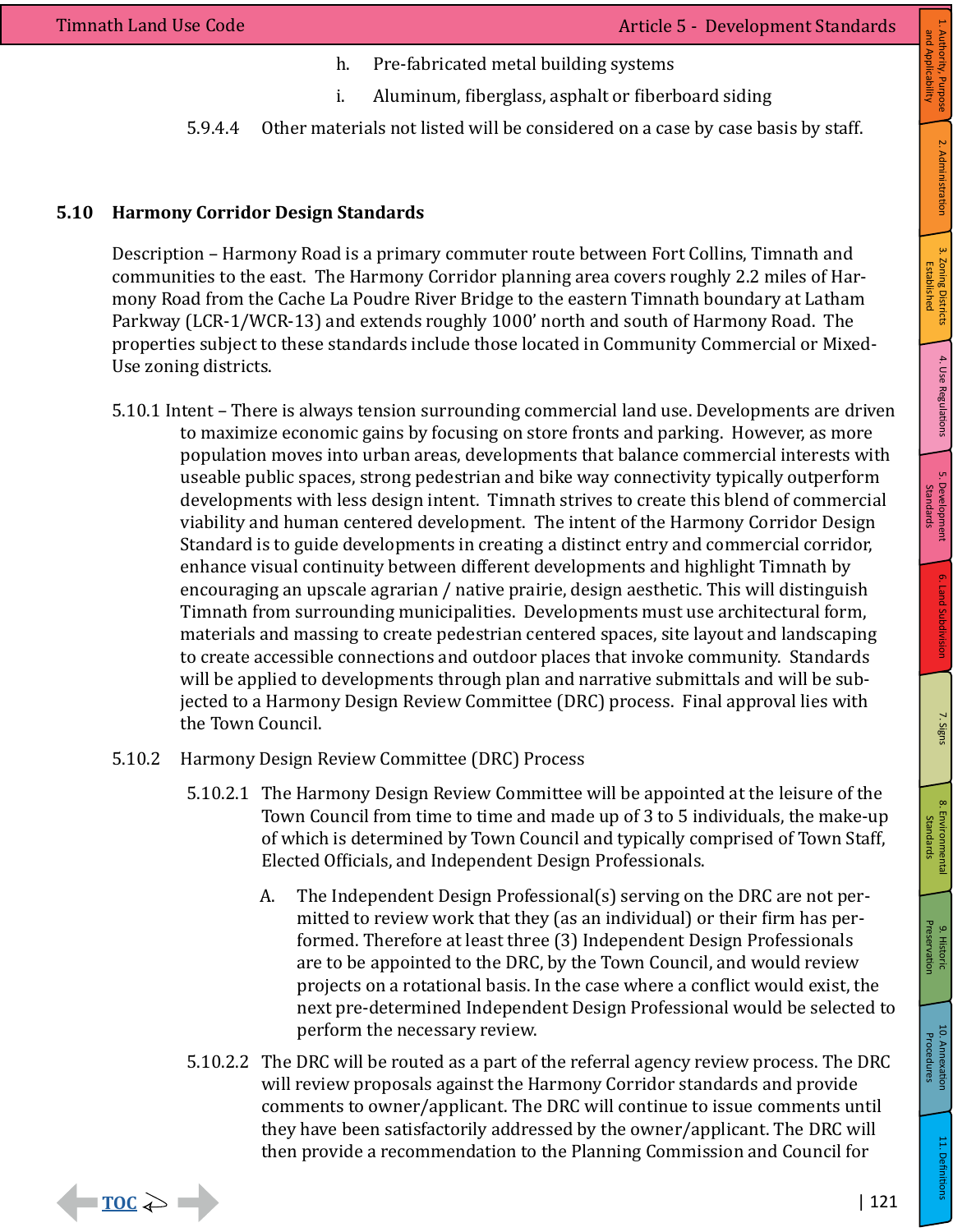consideration of approval by those entities.

- 5.10.2.3 Development Structure Plan and Narrative.
	- A. Submission of the Development Structure Plan (DSP) and Narrative for DRC review will be completed concurrently with the Preliminary Plat, if the Preliminary Plat has been approved prior to the enacting of this section, submission of the DSP and narrative and DRC review will be required as a part of the Development Site Plan review process.
- 5.10.2.4 Development Site Plan.
	- A. DRC review will be completed concurrently with the Development Site Plan review process.
- 5.10.2.5 A favorable recommendation of approval by the Design Review Committee is required prior to the scheduling of hearings, with Town Council or Planning Commission and for the Preliminary Plat or Site Plan as applicable above.

#### 5.10.3 Waiver Process

5.10.3.1 Applicant may request a waiver, from any standard in this section, per Timnath





- 5.10.4 Development Structure Plan DSP
	- 5.10.4.1 Intent The Development Structure Plan shall provide a framework for each development to depict compliance with the standards set forth in this section. Each development will be evaluated on a case by case basis to better understand development strategy and fit into the overall Harmony Corridor Standards.
	- 5.10.4.2 DSP Narrative Requirements
		- A. Development character and architectural style for the project.
		- B. Preliminary density and land uses.
		- C. Open space statement to answer:
			- 1. How will the required Usable Open Space percentage be achieved?



10. Annexation<br>
10. Annexation

11. Definitions

9. Historic Preservation

9. Historic<br>Preservation

8. Environmental Standards

8. Environmental<br>Standards

5. Development **6.** Land Subdivision 7. Signs

6. Land Subdivision

7. Signs

Standards

5. Development<br>Standards

4. Use Regulations 3. Zoning Districts

4. Use Regulations

1. Authority, Purpose | 2. Administration

2. Administration

1. Authority, Purpose<br>and Applicability and Applicability

Established

3. Zoning Districts<br>Established

Procedures

10. Annexation<br>Procedures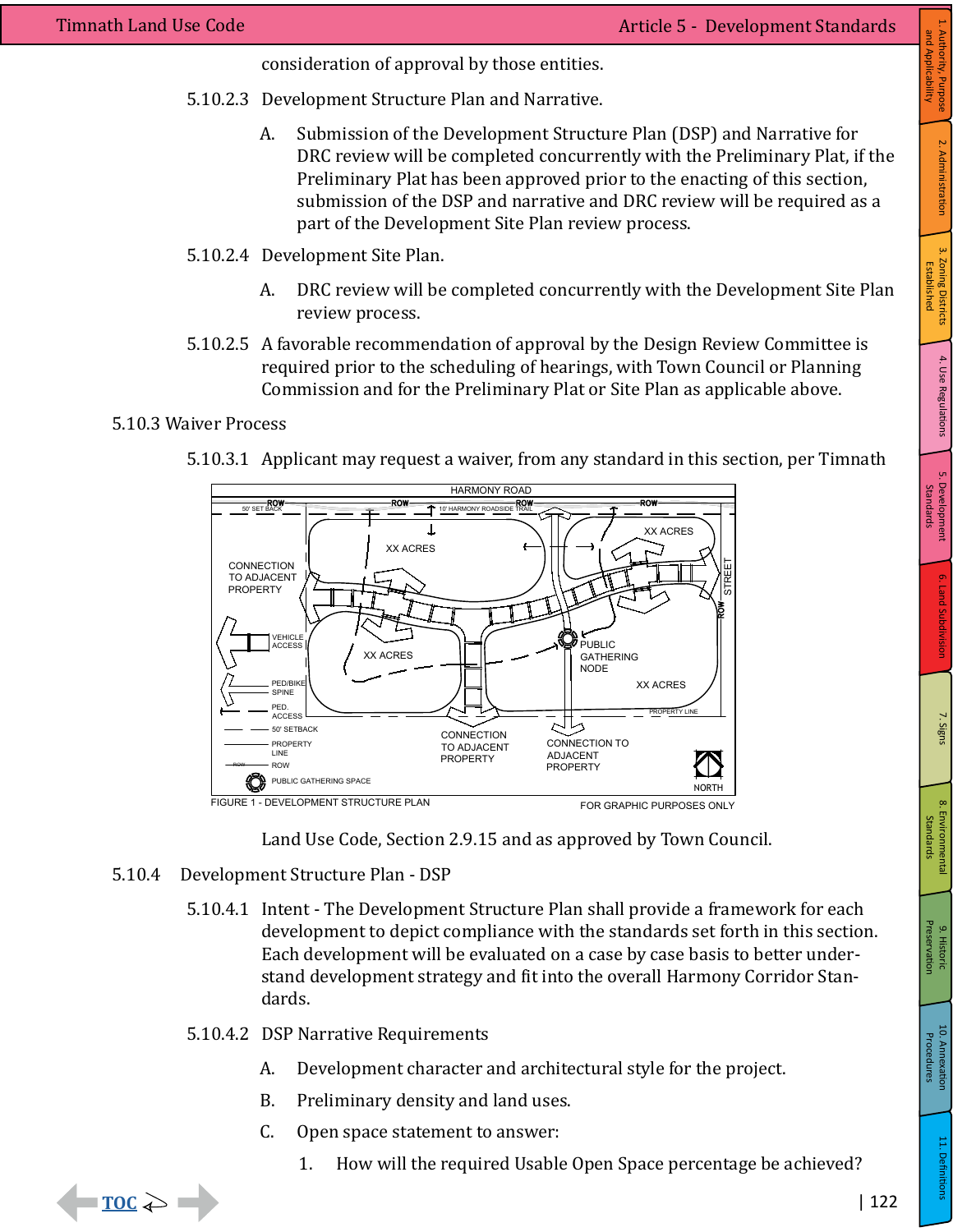- 2. How will the required Usable Open Space be allocated between parcels as development builds out?
- 3. What is the character of the Usable Open Space?
- D. Landscape maintenance responsibility.
	- 1. Who will be responsible for maintaining the property?
	- 2. What is the business structure used to manage property maintenance (i.e. Metropolitan District, Business Association, or other)?
- E. Description of shared parking concepts.
- 5.10.4.3 DSP Map Elements to Address. See Figure 1
	- A. Vehicular, bicycle, and pedestrian access to Harmony ROW, adjacent neighborhoods and between developments.
	- B. Interior vehicular, bike and pedestrian circulation plan.
	- C. Inclusion of public gathering spaces / nodes.
	- D. Show Harmony Trail & 50' setback.
	- E. Development Bubbles with total area
- 5.10.5 Site Standards
	- 5.10.5.1 Intent Invoke site design to create a unified response to surrounding developments and neighborhoods along the Harmony Corridor. Layout should also



FIGURE 3 - BUILDING ENCROACHMENT INTO 50' SETBACK

present a cohesive internal design that includes gathering spaces, ease of circulation, environmental stewardship and compliments architectural standards.

- 5.10.5.2 Building Placement
	- A. Sites with frontage along Harmony Road, must have buildings addressing Harmony Road.
	- B. Buildings shall not exceed 25,000sf single story footprint along and adjacent to Harmony Road.
	- C. Larger buildings must be set back from the Harmony frontage.

5. Development **6.** Land Subdivision 7. Signs

6. Land Subdivision

7. Signs

Standards

5. Development<br>Standards

4. Use Regulations 3. Zoning Districts

4. Use Regulations

1. Authority, Purpose | 2. Administration

2. Administration

1. Authority, Purpose<br>and Applicability and Applicability

Established

3. Zoning Districts<br>Established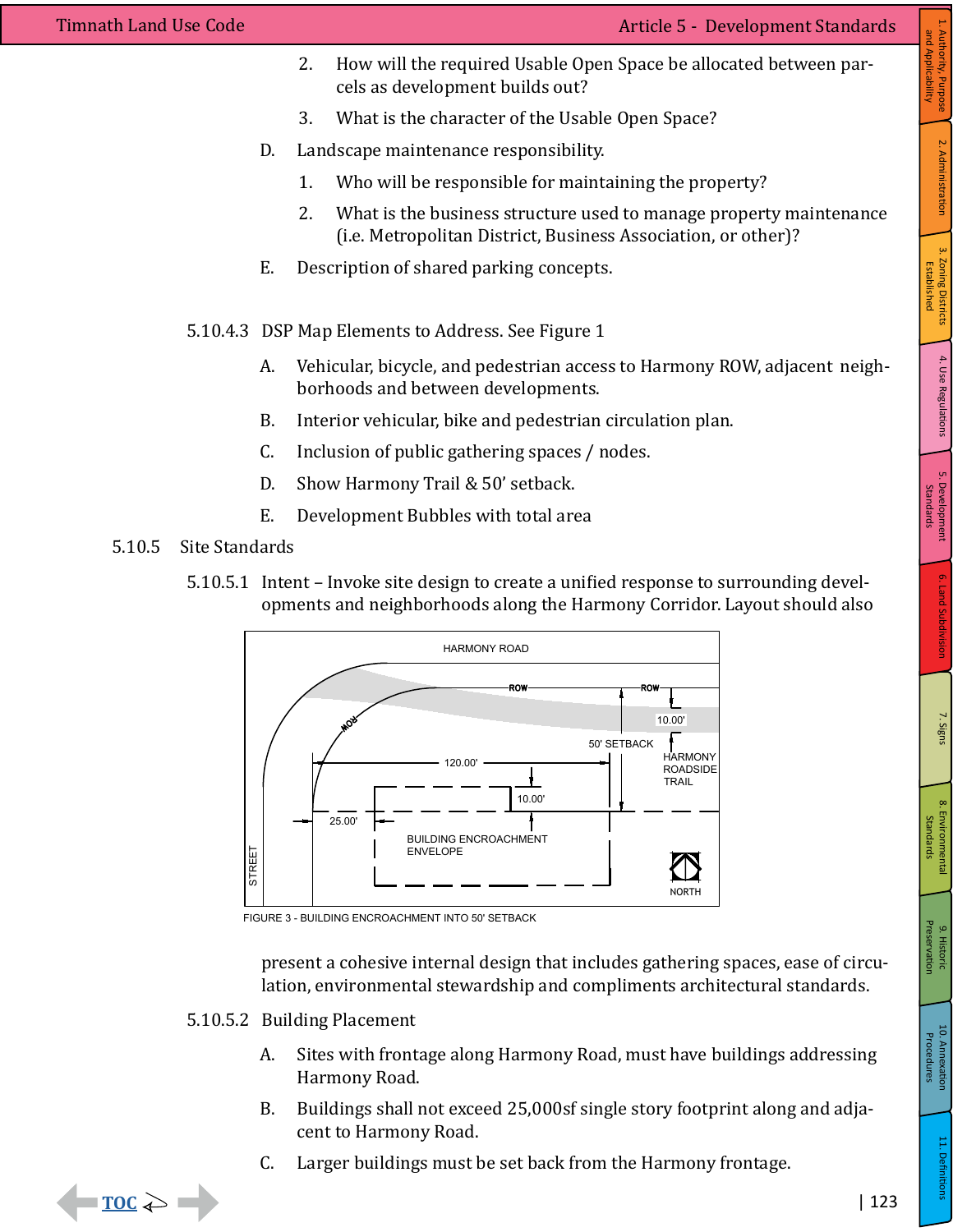$\blacksquare$  TOC  $\geqslant$   $\blacksquare$ 

- D. The location of a Hotel / big box retailer/ grocery store fronting Harmony Road may be excepted on a case by case basis. See Wavier process for approval.
- E. See Section 5.10.7 for additional building placement requirements.
- 5.10.5.3 Setbacks
	- A. There will be a 50' set back from the Harmony Road Right of Way.
	- B. The following items are allowed to encroach into the 50' set back:
		- 1. Patios, porches and decks 30" or less above finished grade, can encroach no more than 15' into the setback.
		- 2. Trails.
		- 3. Landscaping
		- 4. Mechanical / Utility screening can encroach no more than 5' into the setback.
		- 5. Berming with landscaping.
		- 6. Artwork.
		- 7. Signage per standards in Chapter 7 of this Code.
	- C. At the intersection of any Right of Way with Harmony Road, buildings may encroach 10' into the 50' setback for the first 120' along the Harmony frontage. Figure 3.
	- D. Building setback from arterial and collector roads are as per Table 5.2 Dimensional Standards – Setbacks and Heights of this code.
	- E. All parking, fronting Harmony Road will be set back at least 60'.
	- F. There shall be a minimum separation of 10' between all buildings and parking spaces or drive aisles.
- 5.10.5.4 Connections from Development to Exterior Circulation
	- A. Intent Developments shall interconnect along the corridor to provide opportunities for shared parking, encourage cross connection opportunities and create a more convenient alternative to using Harmony Road. At a minimum there shall be (1) pedestrian and (1) vehicular connection between each adjacent development. If a trail already exists at the time of development, reimbursement for installation will be required.
	- B. Vehicle Connections:
		- 1. There shall be at least (1) non-right of way or off-street connection between each adjacent development.
		- 2. Parking lots may be shared between adjacent developments and are strongly encouraged.
	- C. Pedestrian Connections. See Figure 1 in Section 5.10.4.3
		- 1. Each development is responsible for continuing the Harmony Roadside Trail fronting Harmony Road and within the Harmony setback and Right of Way. This trail will be a meandering trail at a minimum of

1. Authority, Purpose | 2. Administration

2. Administration

1. Authority, Purpose<br>and Applicability and Applicability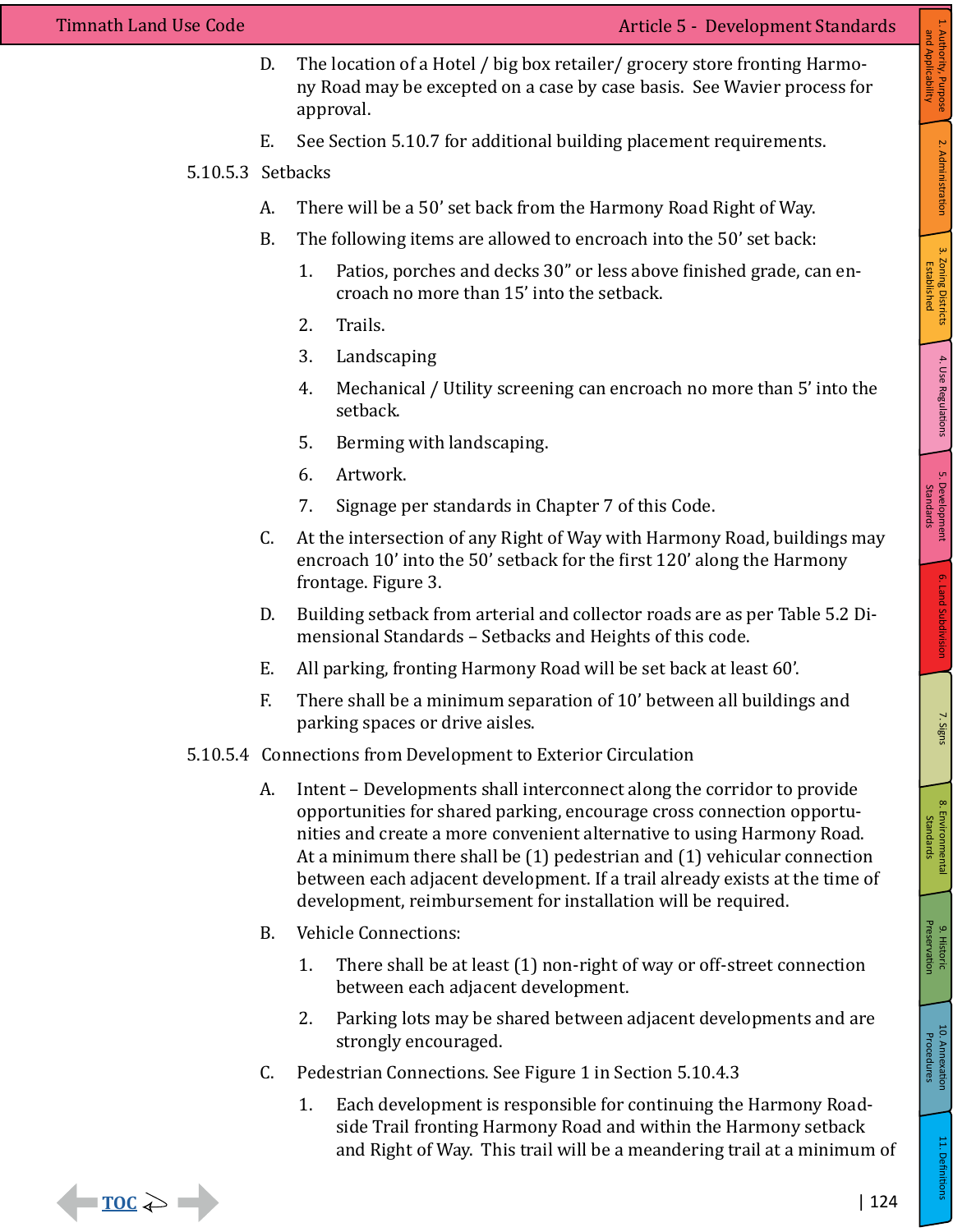$\Box$  TOC  $\Leftrightarrow$   $\Box$ 

10' wide.

- 2. Pedestrian connections, from the Harmony Roadside Trail, shall be spaced roughly every 660' apart and no more than 700' and at least 8' wide.
- D. Bike Connections:
	- 1. There shall be a clear connection for bike access between existing public bike lanes and bike parking areas in each development.
- E. Multi Modal Spine:
	- 1. 1 per development. Distinct bike and pedestrian path that is 10' minimum in width in a 20' corridor. Parking overhang and door swing areas prohibited.
- 5.10.5.5 Interior Development Circulation
	- A. Vehicle:
		- 1. All parking areas and associated drive lanes shall have clear signage controlling traffic flows and minimizing congestion, choke points or ambiguity as to driver right of way.
		- 2. Crossing points for pedestrian and bike traffic shall be clearly defined to maximize safety and promote pedestrian and bike use.
	- B. Pedestrian



- 1. Parking lots with 3 or more parking drive aisles shall include at least one protected pedestrian access spine. Spines shall have landscaping and sidewalks as noted:
	- a. Landscaping shall be on at least one side and with minimum of a 5' wide landscape area.
	- b. Sidewalks shall be at least 8' wide if no bike use is intended. If access way is designated for bike use, sidewalk shall be at least



Established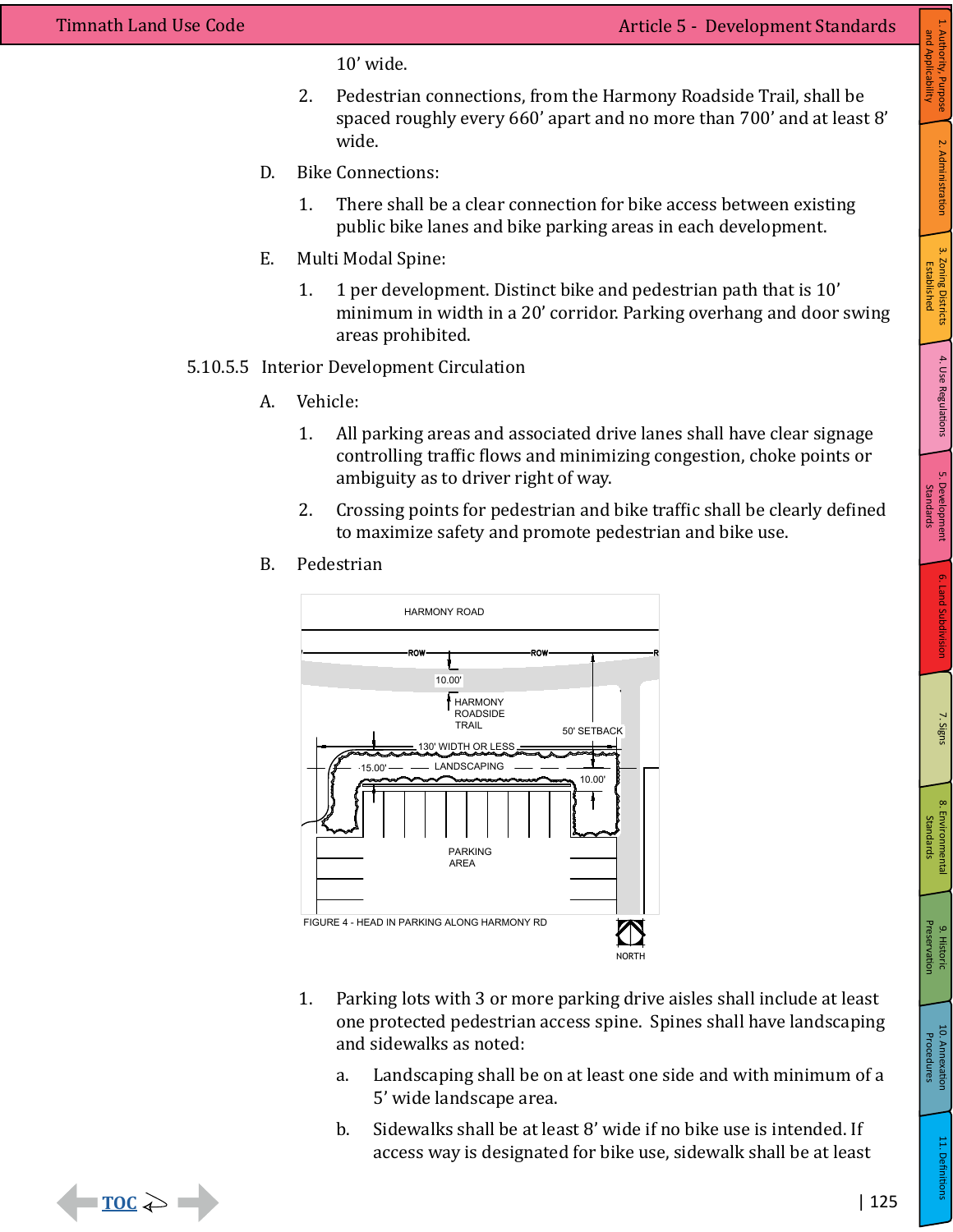$\Box$   $\subset$   $\subset$   $\Box$ 

10' wide.

- c. To the greatest extent feasible these spines should line up with the connections to the Harmony Roadside Trail.
- C. Bikes
	- 1. Bike traffic patterns must be clearly identified and have direct routes to public Right of Ways.
	- 2. Bike parking areas must be located within 60' of the front entry and centrally located so that there is a clear pedestrian path to front entry from parking areas.
	- 3. Bike parking areas must have a clear and direct access to the public Right of Way or the Harmony Roadside Trail.
	- 4. 1 bike parking space shall be required for every 20 automobile parking spaces.
	- 5. For every 10 standard bicycle parking spaces, there shall be (1) 11' x 3' bike parking space to accommodate a bike and bike trailer.

# 5.10.5.6 Parking

- A. Parking lots shall not extend more than 134' along the Harmony Road frontage. See Figure 4
- B. Parking fronting Harmony Road must be:
	- 1. Set back a minimum of 60' from Harmony Road Right of Way.
	- 2. Head-in parking, abutting Harmony Road must be screened with a 36" tall masonry wall and 15' wide planting bed. See figure 4
- C. Each development shall provide at least 1 electric vehicle charging station.

# 5.10.5.7 Trash Enclosures

All developments shall provide adequately sized, conveniently located, accessible trash and recycling enclosures to accommodate the specific needs of the proposed use. Consideration for shared enclosures to satisfy multiple users.

A. Enclosures shall be at least 5' tall and not more than 7' tall.

| Number of<br><b>Parking</b><br><b>Spaces</b> | Minimum Plaza /<br><b>Outdoor Space</b><br><b>Required size</b>   | <b>Minimum</b><br><b>Amenities</b><br>Required | <b>Maximum</b><br>number of<br>splits | <b>Minimum</b><br><b>Sized</b><br><b>Allowable</b><br><b>Split</b> |
|----------------------------------------------|-------------------------------------------------------------------|------------------------------------------------|---------------------------------------|--------------------------------------------------------------------|
| $0 - 40$                                     | $100$ sf                                                          | (2) Standard                                   | 0                                     | No split                                                           |
| 41 - 80                                      | 500 sf                                                            | (3) Standard                                   |                                       | 200 sf                                                             |
| $81 - 120$                                   | 1500 sf                                                           | (4) Standard                                   | $\overline{2}$                        | 400 sf                                                             |
| $121 - 200$                                  | 3000 sf                                                           | (4) standard<br>1) Large                       | 4                                     | 500 sf                                                             |
| $201+$                                       | $5000$ sf + extra<br>100 sf per 20<br>parking spaces<br>over 201. | (6) Standard<br>(2) Large                      | 6                                     | 500 sf                                                             |

B. Materials shall be masonry in nature and compliment or match adjacent

building architecture.

C. All trash enclosures shall have access gates to allow access to trash receptacles and separate pedestrian gate or opening.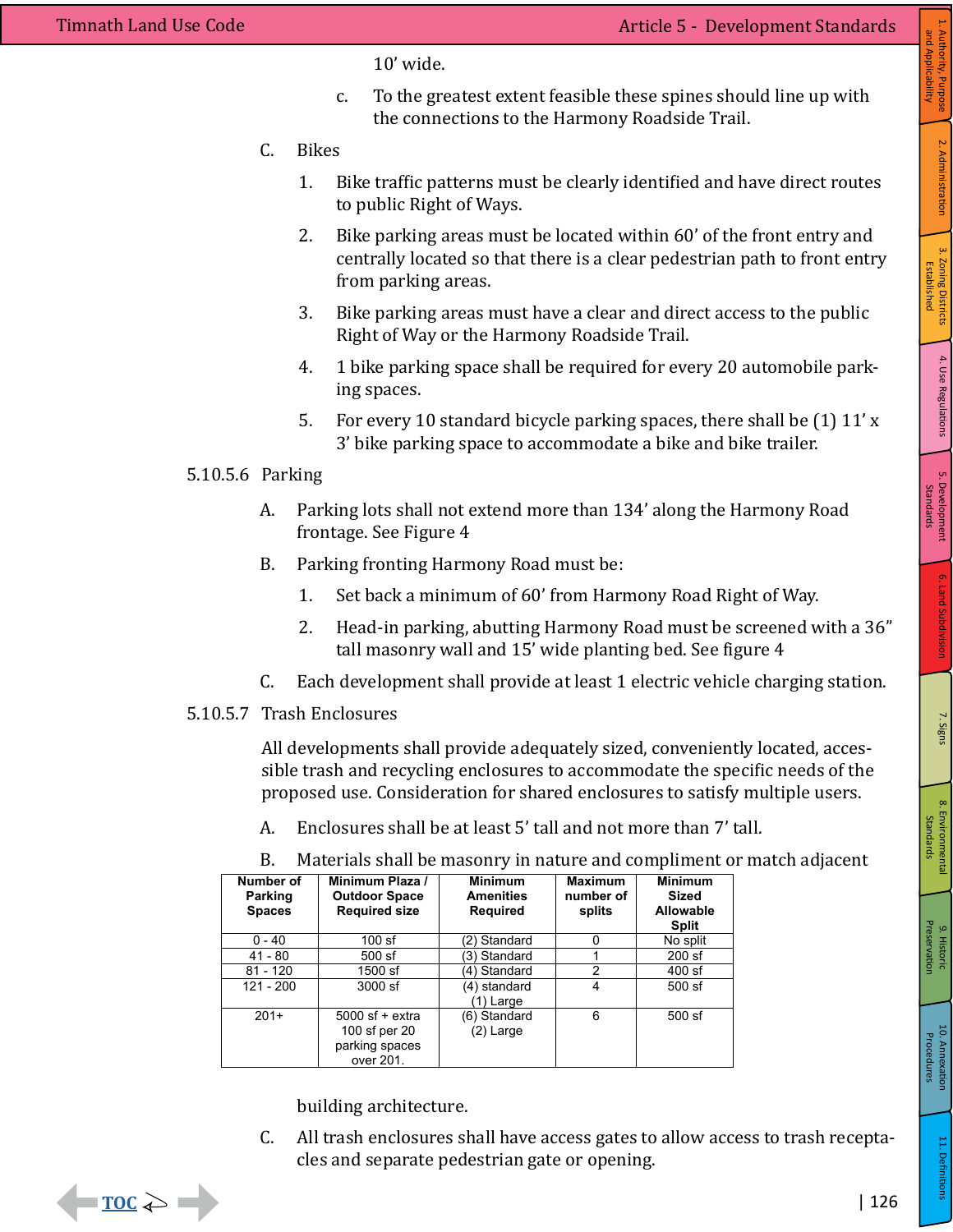- D. If trash enclosures abuts a landscape area, the landscape area shall have at least a 5' wide planting bed and be planted with appropriate plant materials to screen enclosure walls.
- E. Locate enclosures such that they don't infringe on adequate sight distances for vehicles/pedestrians/bikes.
- 5.10.5.8 Utilities and Utility Connections
	- A. All transformers and utility pedestals to be placed in planting beds if possible and screened with appropriate plant material, fencing or architectural elements.

### 5.10.6 Landscaping

- 5.10.6.1 Intent The intent, for this section, is to produce landscapes that contribute to visual quality and continuity within and between development sites, provide appropriately scaled gathering spaces, connections and refuges, planted with year-round visual interest, ensures significant canopy shading to reduce glare and heat build-up, reduce erosion and stormwater runoff, encourage water conservation and mitigate air pollution. Landscaping should enhance and compliment the modern agrarian character of Timnath.
- 5.10.6.2 Usable Open Space
	- A. All sites will be required to have a minimum of 5% usable open space.
	- B. Usable Open spaces shall be considered:
		- 1. Areas that encourage gathering and create connection between internal elements within a development and connection to the Harmony Corridor pedestrian spine.
		- 2. Plaza/Gathering spaces that provide public areas for general use and do not require private patronage in order to use.
	- C. All developments will be required to provide outdoor, public, plaza/gathering spaces with amenities based on number of development parking stalls:

Table 5.10.6.A

- D. Public Plaza / Outdoor Spaces
	- 1. Locations
		- a. Adjacent to the Harmony Roadside Trail and pedestrian connections.
		- b. Building entry ways.
		- c. Centralize along circulation paths and connections to sidewalks where possible.
	- 2. Materials
		- a. Concrete.
		- b. Pavers or other unitized decorative paving options.
		- c. Limited use of turf in high use areas.
	- 3. Amenities can be considered as:



10. Annexation<br>
10. Annexation

11. Definitions

9. Historic Preservation

9. Historic<br>Preservation

8. Environmental Standards

8. Environmental<br>Standards

5. Development **6.** Land Subdivision 7. Signs

6. Land Subdivision

7. Signs

Standards

5. Development<br>Standards

Procedures

10. Annexation<br>Procedures

and Applicability

Established

3. Zoning Districts<br>Established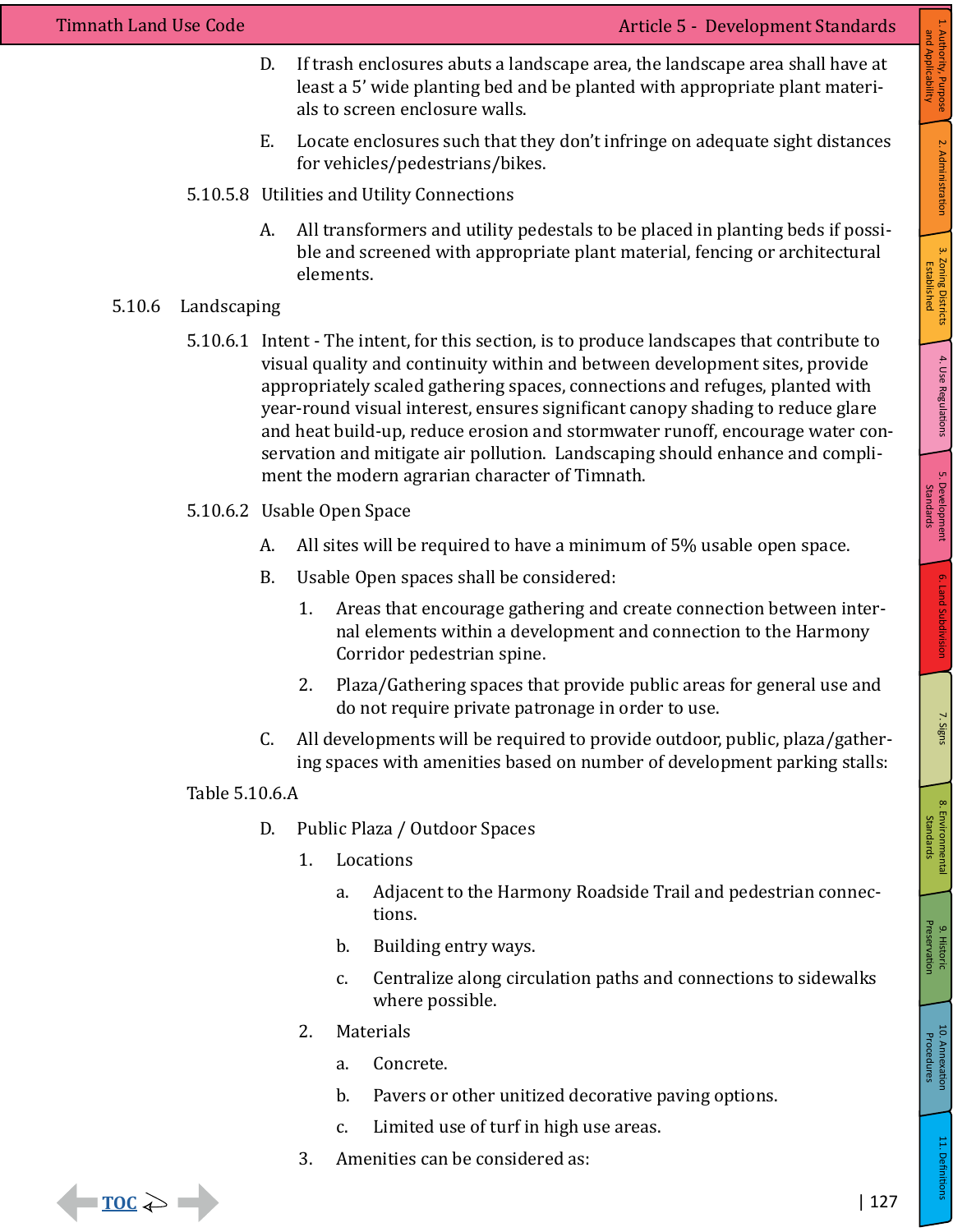- a. Standard Amenities– seating boulders, level and set at least 18" high, 18" seating wall or seat furnishings such as benches.
- b. Large Amenities Play equipment, shade structures / sails, planting beds or other items that enhance the user experience of the plaza space.
- 5.10.6.3 50' Harmony Road Setback Landscaping Standards
	- A. Berming
		- 1. Toe of slopes must transition smoothly into existing landscape.
		- 2. Shoulders must be smooth and present a rounded top.
		- 3. All berms must be landscaped and irrigated.
		- 4. Slopes may not exceed 3:1 with turf.
		- 5. Greater than 3:1 slope may be utilized for berms with planting beds. 2:1 slope max.
	- B. Plant Metrics
		- 1. Trees (1) large deciduous tree and (2) ornamental trees per 60 lineal feet of setback in addition to the required Right of Way street trees.
		- 2. Planting beds Minimum of 10% of total setback square footage shall be planting bed.
		- 3. Plantings 75% of planting beds must be ornamental grasses, remaining 25% to be shrubs, perennials or annuals.
		- 4. Turf Areas All remaining setback areas to be covered with turf. All turf areas to be irrigated with dedicated system.
- 5.10.6.4 Storm Water / Detention Area Landscaping
	- A. 1 tree per every 5,000sf of detention area bottom.
	- B. Tree species should be appropriate for detention area moisture levels.
	- C. Detention ponds perimeter to be planted with 1 tree per 80 lineal feet.
	- D. Detention area bottom and sides should be planted with appropriate seed mixes based on annual soil moisture due to water detention and sun exposure.
- 5.10.6.5 Parking Lot Landscaping
	- A. Parking Lot Perimeter
		- 1. Trees must be placed at a rate of 1 per 80 linear feet of parking lot perimeter.
		- 2. Trees may be spaced irregularly in informal groupings or be uniformly spaced, as consistent with larger overall planting patterns and organization.
		- 3. Perimeter landscaping along a street may be located in and should be integrated with the streetscape in the street right-of-way.
	- B. Parking Lot Interior



10. Annexation<br>
10. Annexation

11. Definition:

9. Historic Preservation

9. Historic<br>Preservation

8. Environmental Standards

8. Environmental<br>Standards

7. Signs

Procedures

10. Annexation<br>Procedures

Standards

Established

1. Authority, Purpose | 2. Administration

2. Administration

1. Authority, Purpose<br>and Applicability and Applicability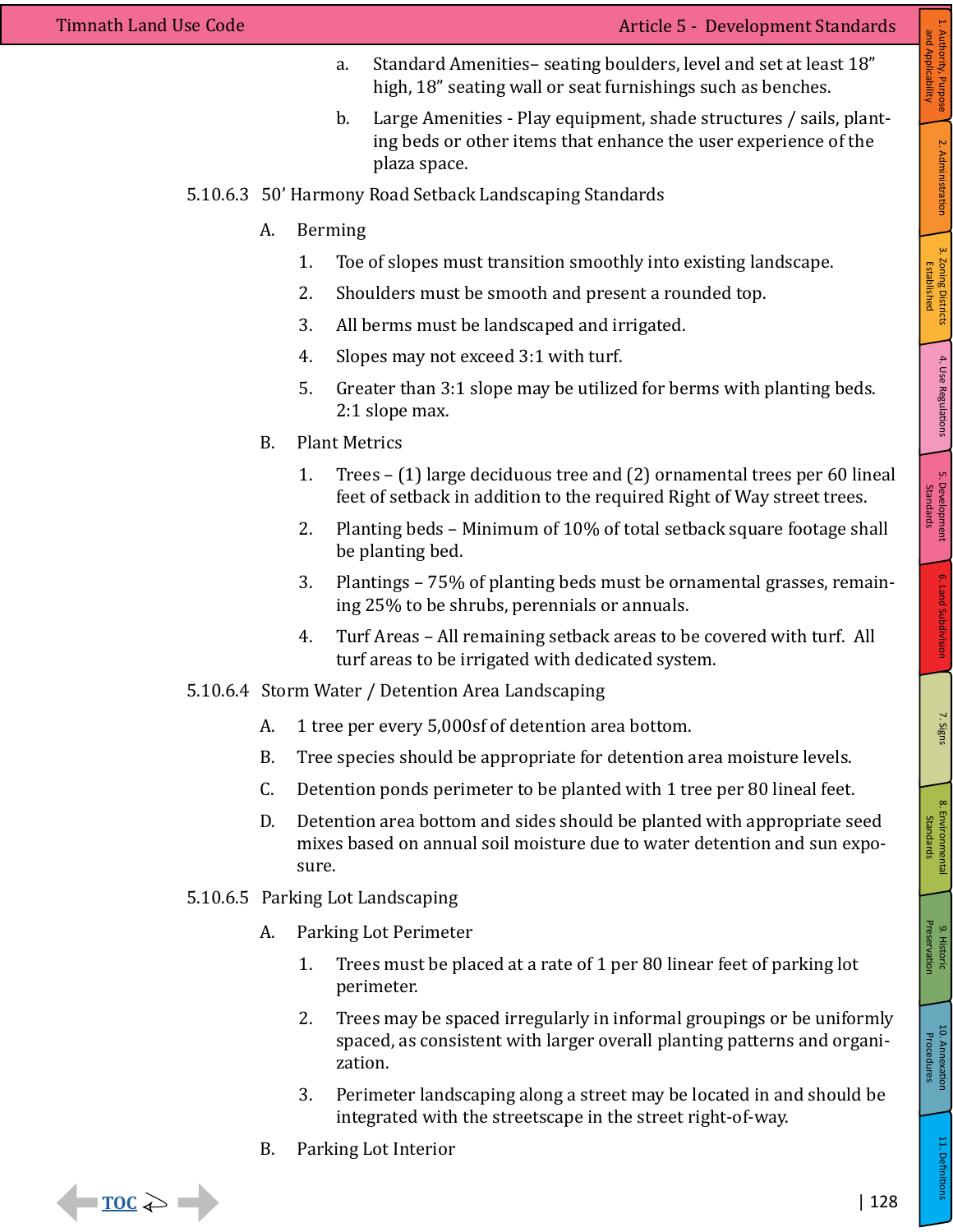1. Parking lot interior landscaping is 1 tree plus (4) shrubs per every 144 square feet of parking lot island.

## 5.10.6.6 Irrigation

- A. Water Conservation
	- 1. Group plants with similar water requirements.
	- 2. Limit high water use to high visibility and functional needs areas.
- B. Irrigation Plans
	- 1. Irrigation plans are due with Development Site Plan and at a minimum must show point of connection's, backflow locations and main line routing.
- C. Irrigation System Requirements
	- 1. All landscaping shall have a dedicated irrigation system with backflow prevention device and master shut off valve.
	- 2. Smart controller with moisture sensor shall be installed.
	- 3. All backflows shall be enclosed in protective / vandal proof structure, placed within planting bed and screened with plant material.
- D. Natural Area Irrigation
	- 1. All natural and native seeded areas must have a dedicated irrigation system.
- E. Detention Pond Irrigation
	- 1. Detention pond bottoms require a dedicated irrigation system or at a minimum demonstrate irrigation coverage.
	- 2. All detention pond sides must have a dedicated irrigation system.
- 5.10.6.7 Soil Amendments
	- A. Incorporate at least 3 cubic yards of aged compost per every 1,000 square feet of turf area.
	- B. Incorporate at least 1 cubic yard of aged compost per every 100 square feet of native seeded area.
	- C. Amendment standard in Section XX of the Technical Criteria Manual to be met.
- 5.10.6.8 Planting
	- A. Turf Grass
		- 1. Only high-use areas shall be planted with irrigated turf grass sod.
		- 2. Short-grass, prairie grasses, or other adapted grasses that have been certified as xeriscape landscaping may be established in areas of lower traffic with the goal of conserving water by reducing the use of turf with higher water needs.
	- B. Foundation Plantings
		- 1. Exposed sections of screening walls, building walls or fencing that

11. Definitions

9. Historic Preservation

9. Historic<br>Preservation

8. Environmental Standards

8. Environmental<br>Standards

5. Development **6.** Land Subdivision 7. Signs

6. Land Subdivision

7. Signs

Standards

5. Development<br>Standards

4. Use Regulations 3. Zoning Districts

4. Use Regulations

1. Authority, Purpose | 2. Administration

2. Administration

1. Authority, Purpose<br>and Applicability and Applicability

Established

3. Zoning Districts<br>Established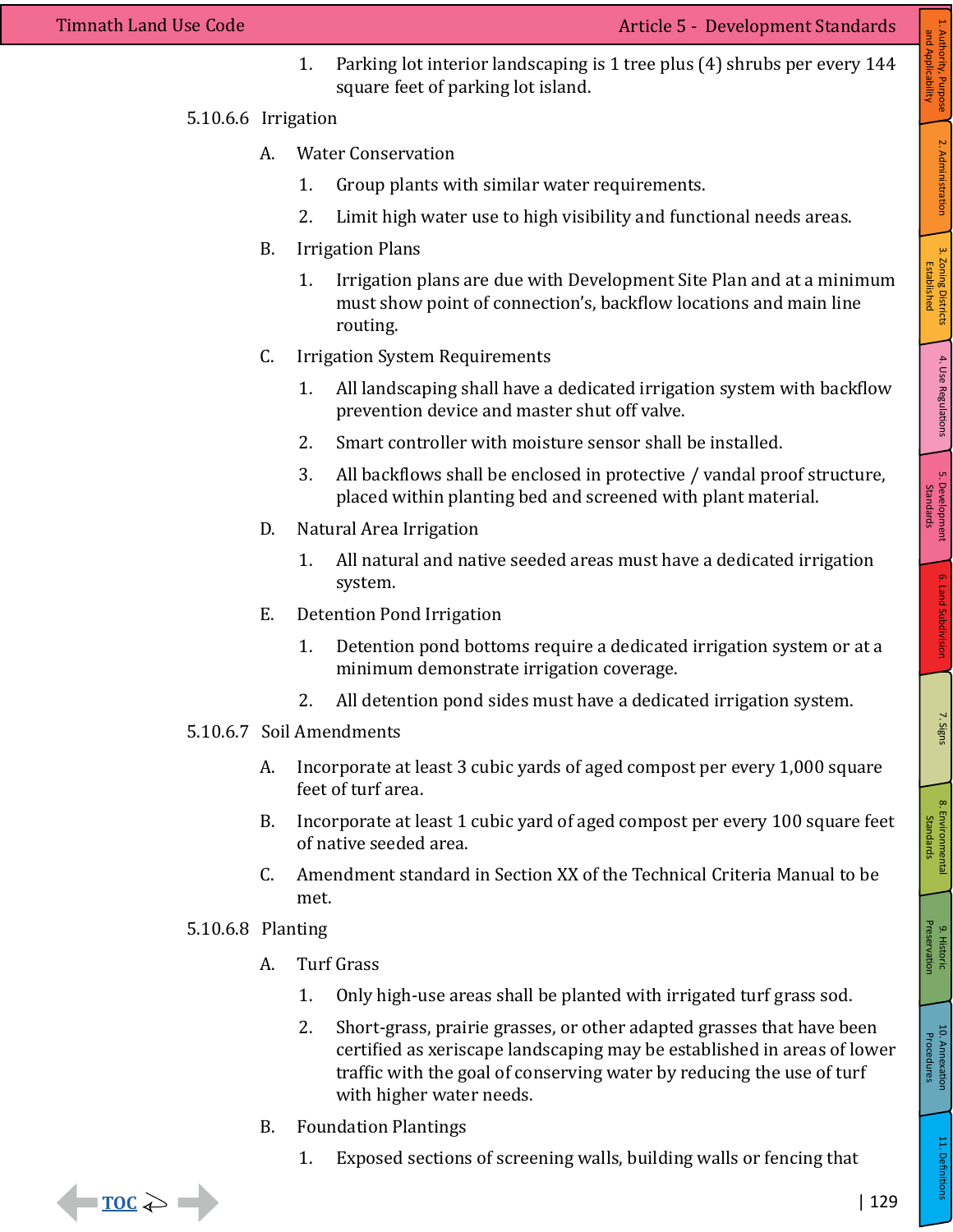are in high use or high-visibility areas of the building exterior, except where walks are adjacent to buildings, shall have planting beds at least five (5) feet wide and shall be planted to reduce the visual impact.

- C. Planting Beds
	- 1. Shrub and ground cover planting beds shall be separated from turf grass with edging and shall have open surface areas covered with mulch and be a minimum of (5) feet wide.
	- 2. Organic mulches (i.e.: bark or wood chips, wood grindings) to a minimum depth of three (3) inches are used wherever possible.
	- 3. Inorganic mulches (i.e.: gravel) retain and reflect heat, compact the soil, and are generally discouraged except for functional purposes such as parking islands. In no case shall nonorganic mulch be installed without permeable weed barrier.
	- 4. Black plastic or impermeable weed barriers shall not be used.
	- 5. In no case shall mulches be the finished condition unless it is part of the overall planning theme, as in the case of a dry creek bed.
- D. Shrubs and Ornamental Grasses
	- 1. Shrub and ornamental grass species shall be xeric in nature and tie into surrounding prairie aesthetic.
- E. Trees
	- 1. Trees planted in turf areas shall have an organic mulch ring with a radius of at least eighteen (18) inches.

### 5.10.6.9 Maintenance

- A. The Harmony Road / Right of Way landscape improvements adjacent to the site shall be constructed and maintained by adjacent property owner or business association, whichever the case may be.
- 5.10.7 Building Placement, Massing & Articulation Standards
	- 5.10.7.1 Intent. The intent of the building placement, massing and articulation standards is to promote high quality architectural and site design that, when implemented in conjunction with the Materials and Features & Details sections, creates a dynamic, engaging environment with a strong sense of place for the residents of Timnath and its visitors.
	- 5.10.7.2 Placement/Orientation. In multi-building developments, building placement and configuration shall be shaped to give deliberate form to adjacent exterior communal spaces, pedestrian connections, other landscape/hardscape areas and shall be site-specific responding to adjacent land uses.
	- 5.10.7.3 View Corridors. Between buildings and visual transparency into and out of buildings shall be a key consideration. Properly orient the principal mass(es) in relation to the key site elements, adjacent streets or open space.
	- 5.10.7.4 Massing / Articulation
		- A. Massing. In simplest terms, architectural massing is the volumetric form of the building. The three-dimensional proportions (a building's height,

| 130

10. Annexation<br>
10. Annexation

11. Definitions

9. Historic Preservation

9. Historic<br>Preservation

8. Environmental Standards

8. Environmental<br>Standards

5. Development **6.** Land Subdivision 7. Signs

6. Land Subdivision

7. Signs

Standards

5. Development<br>Standards

4. Use Regulations 3. Zoning Districts

4. Use Regulations

1. Authority, Purpose | 2. Administration

2. Administration

1. Authority, Purpose<br>and Applicability and Applicability

Established

3. Zoning Districts<br>Established

Procedures

10. Annexation<br>Procedures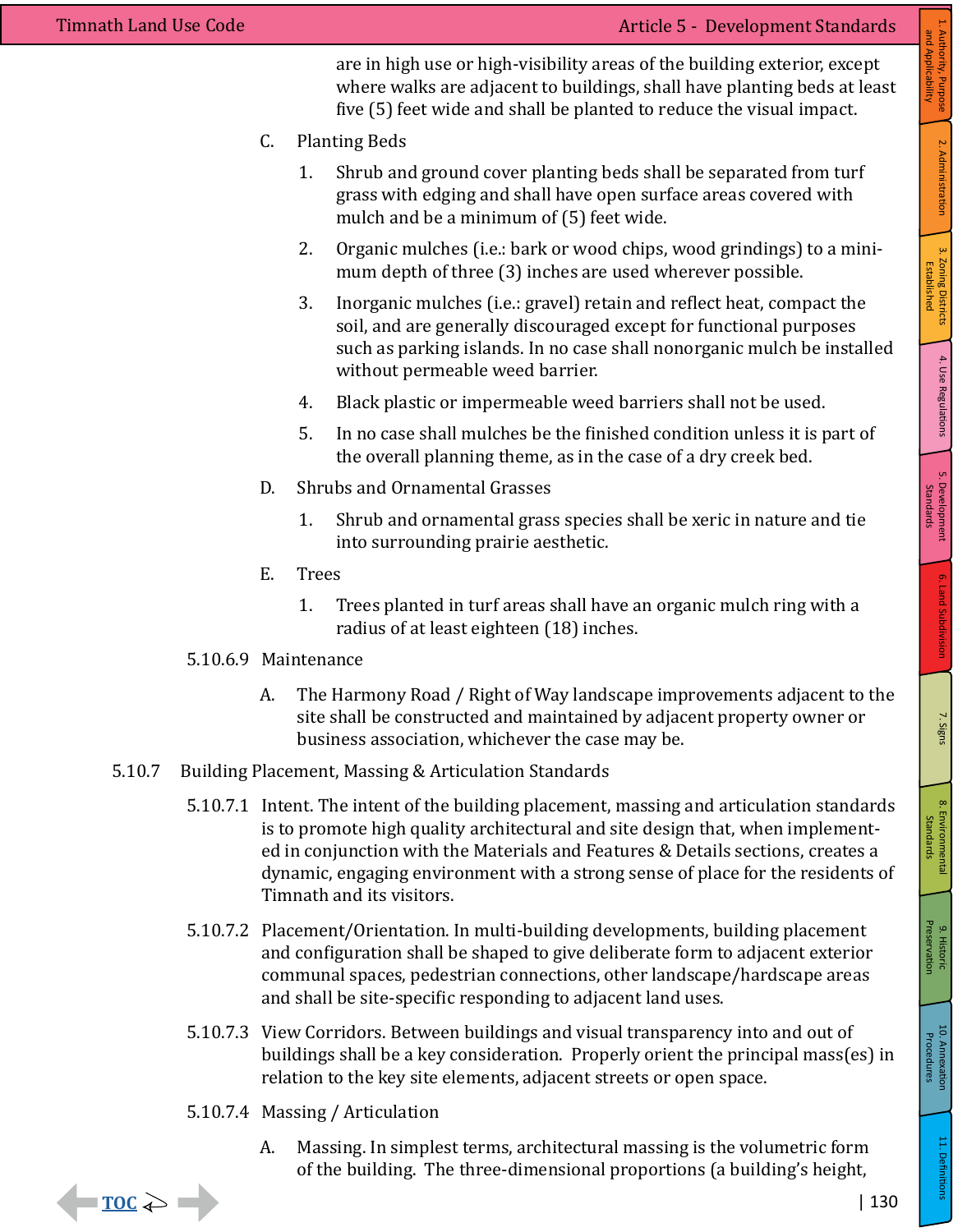$\blacksquare$  TOC  $\Rightarrow$   $\blacksquare$ 

width and major massing elements, in relation to its overall configuration) play a significant role in determining the impact it will have on its surrounding environment. Proper building scale and massing should respond to its context.

B. Articulation. Four-sided building design is encouraged to ensure all facades are considered equally in the design process, rather than "turning its back" on the main thoroughfare. All sides shall be complementary in design, details and materials.

### 5.10.7.5 Placement / Orientation Compliance

- A. Buildings shall extend along at least 35% but not more than 75% of the overall property frontage along Harmony Road and be built to the required setback line with allowances for articulation. Buildings shall extend along at least 25% of overall property frontage along adjacent public streets feeding to Harmony Road.
- B. Extend "activation" spaces and features between and around buildings to be highly visible from Harmony Road, including outdoor patios, primary and secondary entries, large glazing features, canopy elements and communal plazas.
- C. Building design elements shall incorporate features to serve as three-dimensional screening of both ground and roof-mounted service/utility equipment including roof top units, gas/electric meters, loading docks, etc. Service equipment shall not be visible from public right-of-way and adjacent uses.
- D. Include prominent design features (such as main entries, canopies, communal spaces, site lighting features) at north/south public streets that intersect Harmony Road.
- 5.10.7.6 Building Massing & Articulation Compliance
	- A. High-quality, well-proportioned building materials shall be used on all sides of buildings and trash enclosures.
	- B. Carefully consider the relationship of overall height to frontage width and building depth to achieve proper proportional relationships to adjacent buildings and site features.
	- C. Organize the building's mass to clearly define different horizontal and vertical elements and to express internal functions. Break down or divide the overall mass into a series of discrete and complementary forms with a clear intentional rhythm.
	- D. Develop a blend of flat roof areas mixed with sloped roof (4:12 or greater) features to articulate roofline changes and create visual interest.
	- E. Horizontal step backs in the façade shall be significant in relation to length of prominent massing forms and overall building length. Recess and project elements to avoid long monotonous facades. For instance, an 80' to 100' long structure, should have at least 3 primary massing elements on each façade including at least an 8' to 10' grade plane change, i.e. 8-10% of overall length.

1. Authority, Purpose<br>and Applicability 1. Authority, Purpose | 2. Administration 2. Administration 3. Zoning Districts<br>Established 4. Use Regulations 3. Zoning Districts Established

and Applicability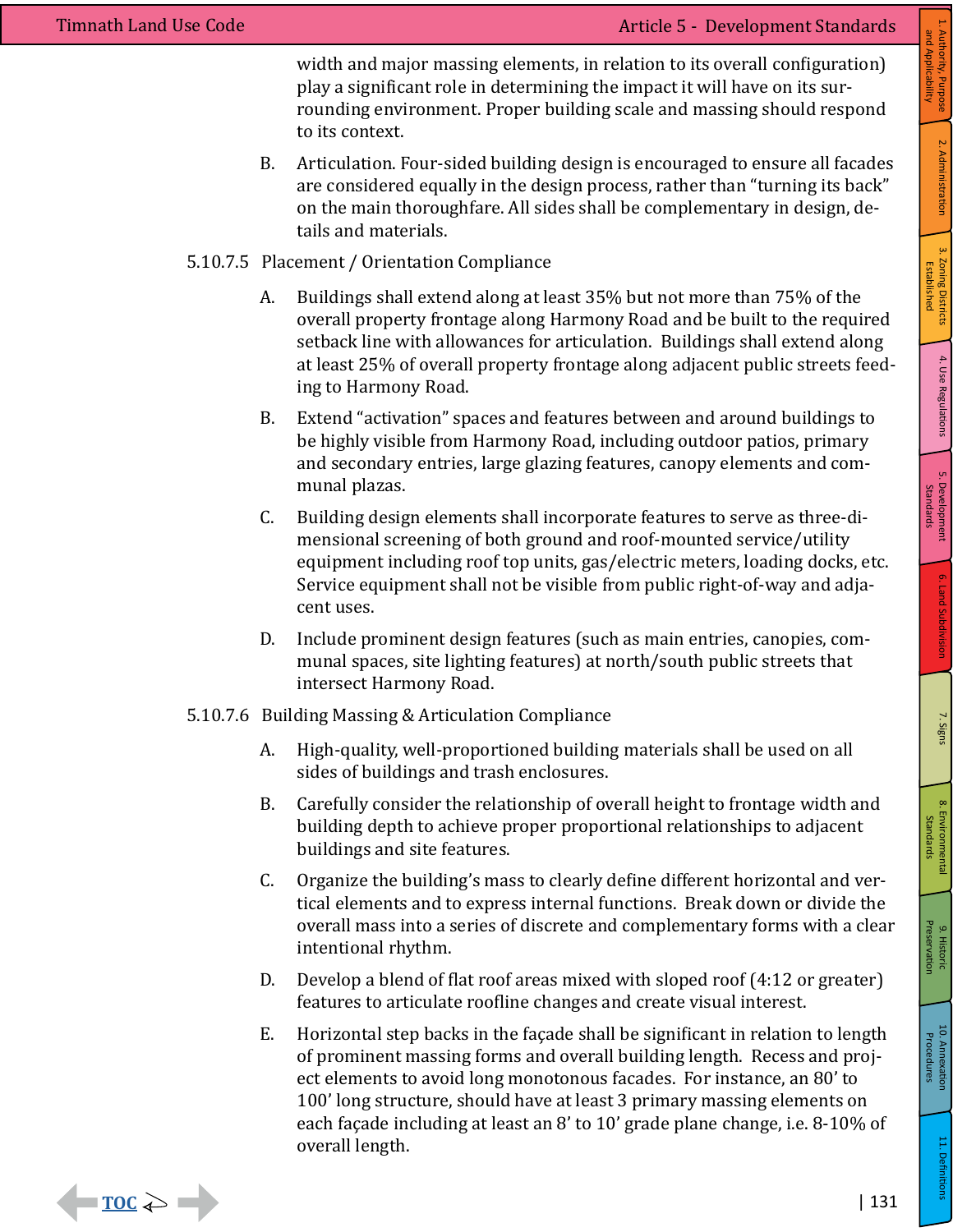- F. Consider multi-story buildings with mixed uses to provide even more vertical change in wall planes.
- G. Storefront windows should be a prominent component of a building façade. Glazing elements should match the proportion and rhythm of the massing features noted above.
- H. Maximize building transparency especially at the pedestrian level with at least 50% transparency on the primary front ground-level façade; at least 30% on side elevations; and a minimum 15% of the rear façade.
- I. Distribute entrances and related storefront elements evenly around a building to reinforce the four-side building design approach previously noted.

### 5.10.8 Materials

5.10.8.1 Intent. To ensure that the materials, textures and colors used on buildings within the Harmony Corridor shall create a look which is compatible with the Town's vision for rural and agricultural buildings while creating a platform for creativity and function of different uses. When combined with other Architectural standards, creative use of materials shall create contextual unity within and between the developments of the Harmony Corridor, promote creativity while maintaining threads of similarity within the corridor, establish metrics which enhance the simplicity of the rural vernacular while maintaining opportunities for diversity, and define material pallets and guidelines for application which are consistent throughout developments and, when applied appropriately, create articulated buildings with a common thread.

# 5.10.8.2 Standards

- A. Color
	- 1. The colors of materials shall be of earth tones such as tans, greens, browns and greys that resemble soils, woods and forests and are consistent with the rural architectural vision for the corridor.
	- 2. Color shades/hues shall be used to facilitate blending into neighborhoods and unifying the development in which the project is located.
	- 3. Alternate material colors used as 'accent' materials shall be considered for their architectural purpose and impact on the development or neighborhood where it is located.
	- 4. Colors deemed incompatible with adjacent buildings within the development will be prohibited.
- B. Glare

 $\blacksquare$  TOC  $\geqslant$   $\blacksquare$ 

- 1. Building materials shall not create excessive glare.
- 2. If highly reflective building materials are proposed such as aluminum, unpainted metal and reflective glass, the potential for glare from such materials will be evaluated to determine whether the glare would create an adverse impact on adjacent property owners, the development, enjoyment of views, vehicular safety or be deemed incompatible with the Town's vision. If so, such materials shall not be permitted.

1. Authority, Purpose<br>and Applicability 1. Authority, Purpose | 2. Administration and Applicability2. Administration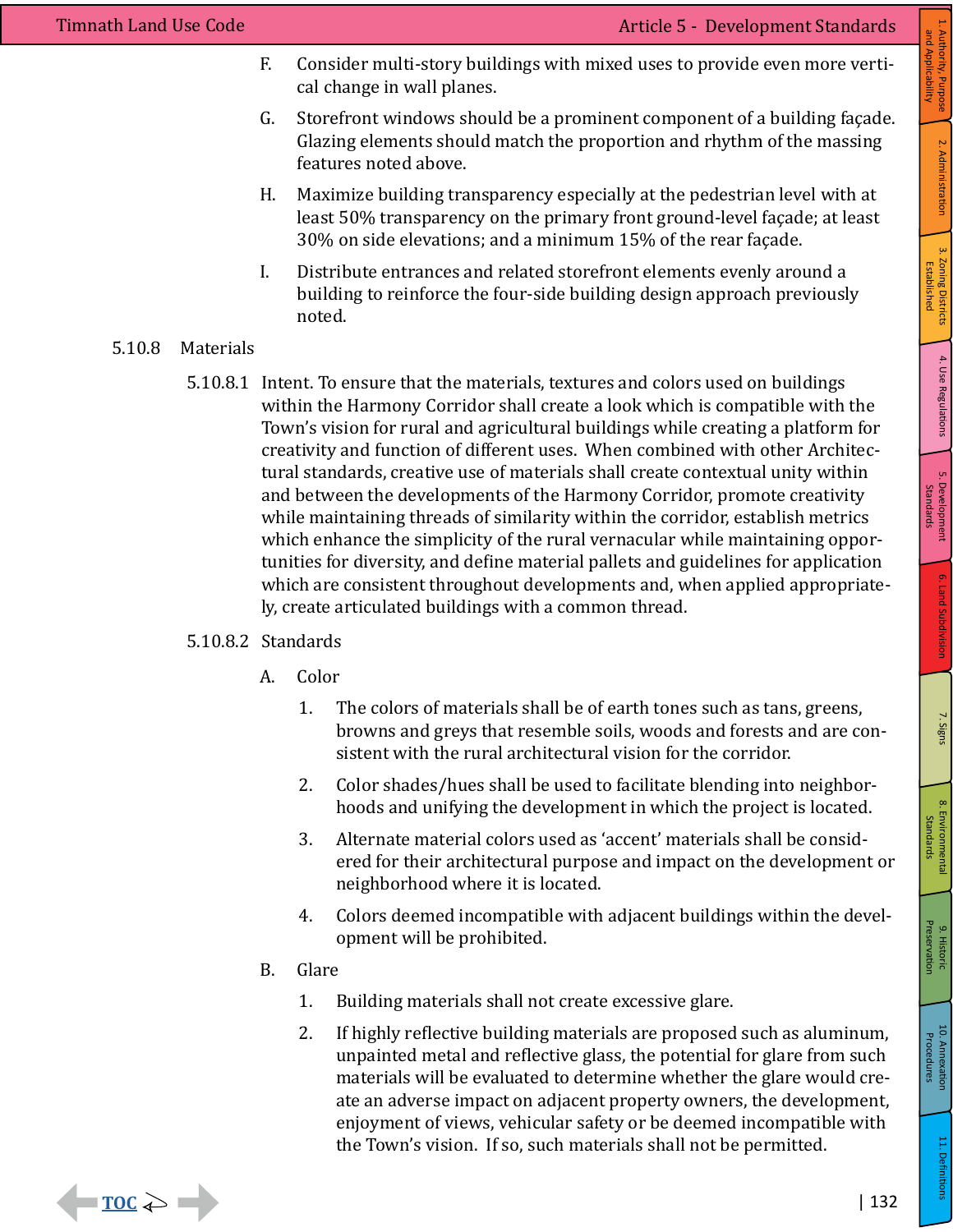$\blacksquare$  TOC  $\Rightarrow$   $\blacksquare$ 

C. Durability

- 2. Materials used at grade or ground level shall be appropriately detailed and able to withstand increased moisture and impact from drifted snow, irrigation and routine landscape maintenance.
- D. Application
	- 1. Materials shall create continuity between buildings within each development and shall be used in conjunction with the forms, massing, site amenities and detailing of each building. In an effort to create compatibility within developments and not limit architectural creativity, materials shall fall into four (4) categories as defined below. A maximum of three (3) materials shall be used for vertical wall surfaces defining the perimeter of the building to further enhance compatibility and to limit 'busy' or detracting architecture.
- 5.10.8.3 Primary Materials. Primary materials are materials which create and define the massing and articulation of the architectural project. Primary materials shall comprise no less than 55% of the overall vertical surface of the project.
	- A. One (1) primary material shall be allowed on each project; however, complementary accent colors/hues shall be allowed for such elements as trim, banding, accent detailing and borders within the primary fields. Primary accents shall be limited to two (2) colors so as not to detract from the primary field and shall be incorporated into primary and secondary fields for compatibility through the project.
	- B. Primary materials shall generally touch the ground providing a solid 'base' to the building; however, primary material fields may be elevated above more appropriate durable materials in contact with the ground.
	- C. Primary materials shall include articulation when used in large fields exceeding 250 s.f. Articulation may be in the form of hue/color changes, banding, shadow lines created by projections or recesses of the primary material, architectural detailing creating rhythms and patters and interruptions of the field with windows, pilasters or other prescribed massing elements.
	- D. Primary Materials may include
		- 1. Masony (Per table 5.3.4.1.F No metal surfaces (except in industrial) or flat-faced cement block shall be visible upon the exterior of any building as a primary surface material.)
			- a. Concrete masonry units (CMU) of either split face or ground face (honed) units. No standard or painted CMU shall be considere.
			- b. Clay fired brick masonry. No glazed masonry shall be considered.
			- c. Cast or composite masonry panels.
			- d. Natural stone
		- 2. Siding Siding shall be of cementitious or engineered wood composite

Standards

4. Use Regulations 3. Zoning Districts

4. Use Regulations

1. Authority, Purpose | 2. Administration

2. Administration

1. Authority, Purpose<br>and Applicability and Applicability

Established

3. Zoning Districts<br>Established

11. Definitions

| 133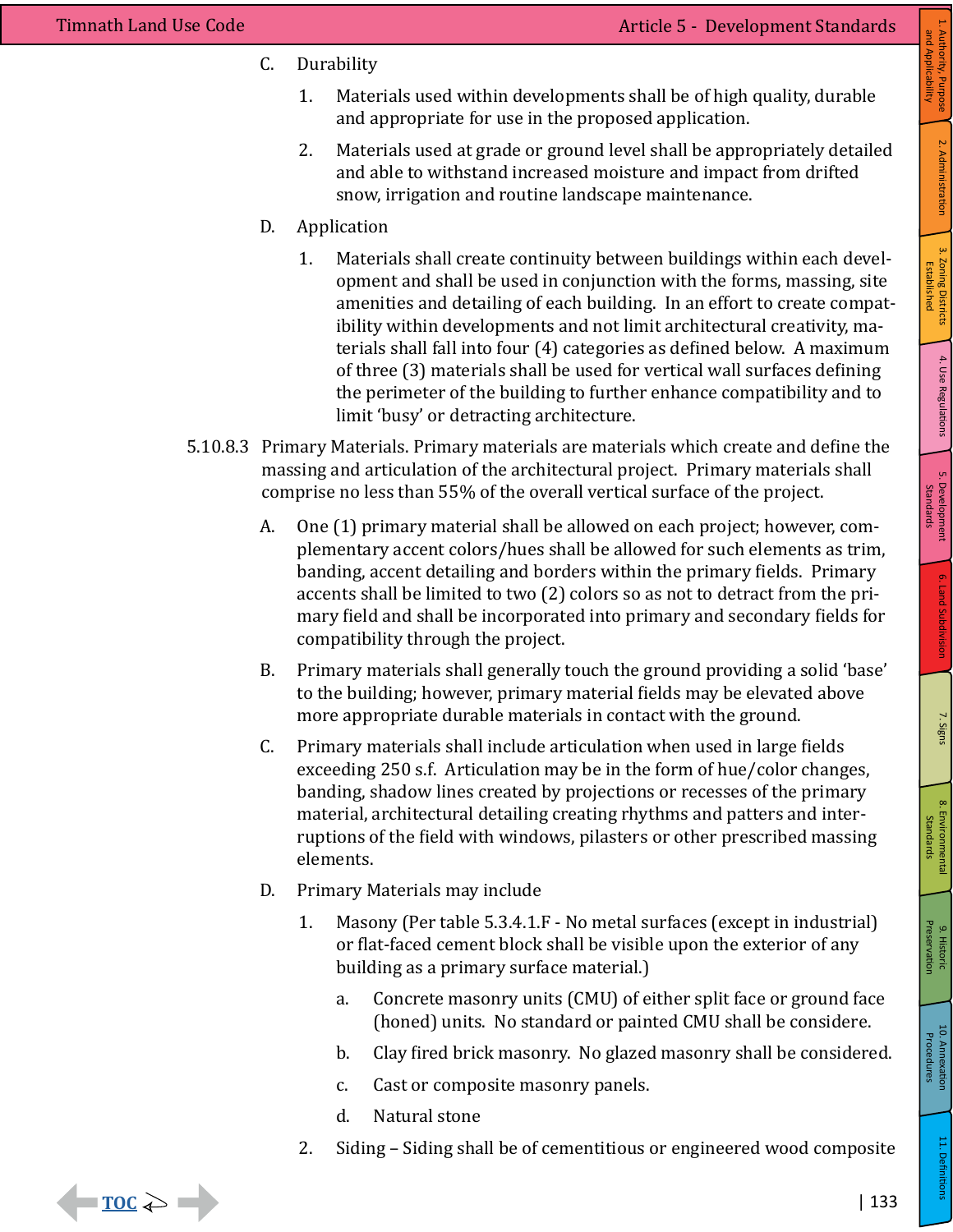$\rightarrow$   $\rightarrow$  TOC  $\rightarrow$   $\rightarrow$ 

and appropriate for exterior use. Real wood siding shall be considered only if it is treated with approved manufacturer recommended stains or coatings and of sufficient dimension to provide product stability. Siding shall be either smooth or wood grain textured. All siding shall be maintained on a regular basis. Appropriate siding applications include:

- a. Horizontal lap siding with consistent or staggered exposure.
- b. Panelized board and batten siding.
- c. Shingle siding products and materials.
- 3. Stucco Stucco shall be allowed as a primary material; however, stucco shall be required to include appropriate banding, reveals and articulation which complements the massing and articulation of the project.
- 5.10.8.4 Secondary Materials. Secondary materials are those materials which further enhance the architecture of the development and shall be complementary and compatible in design, detail, color/hue of the primary field. Secondary materials shall comprise a maximum of 45% of the overall perimeter vertical wall surfaces.
	- A. Secondary materials shall be limited to two distinct colors/tones to further enhance the massing and articulation of the project. Secondary colors shall be limited so as not to appear 'busy' and detract from the overall massing and articulation of primary or secondary fields.
	- B. Secondary materials include:
		- 1. Masonry (5.10.8.3.D.1)
		- 2. Synthetic or 'faux' stone
		- 3. Siding (5.10.8.3.D.2)
		- 4. Stucco (5.10.8.3.D.3)
		- 5. Metal siding Metal siding as a secondary material shall be corrugated or deep ribbed profile siding.
			- a. Metal siding shall not include siding that is designed to imitate board and batten, stucco or panel siding typically used within the industrial sector.
			- b. Metal siding shall be non-reflective (5.10.8.2.B) and shall be pre-finished or treated for weathering.
			- c. Trim and material terminations with metal siding shall be the same color as the metal siding field.
			- d. Metal siding flashings, brake forms and trims shall be of minimum 24 ga. material and detailed to limit 'oil canning'.
- 5.10.8.5 Tertiary Materials. Tertiary materials shall be materials which complement the primary and secondary fields or shall be used as an accent material applied consistently throughout the project. Tertiary materials shall be limited to 15% of the overall vertical wall surfaces and used as flashings, trims and copings or accent banding or detailing creating rhythms or patterns within the building

Established

Standards

7. Signs

Standards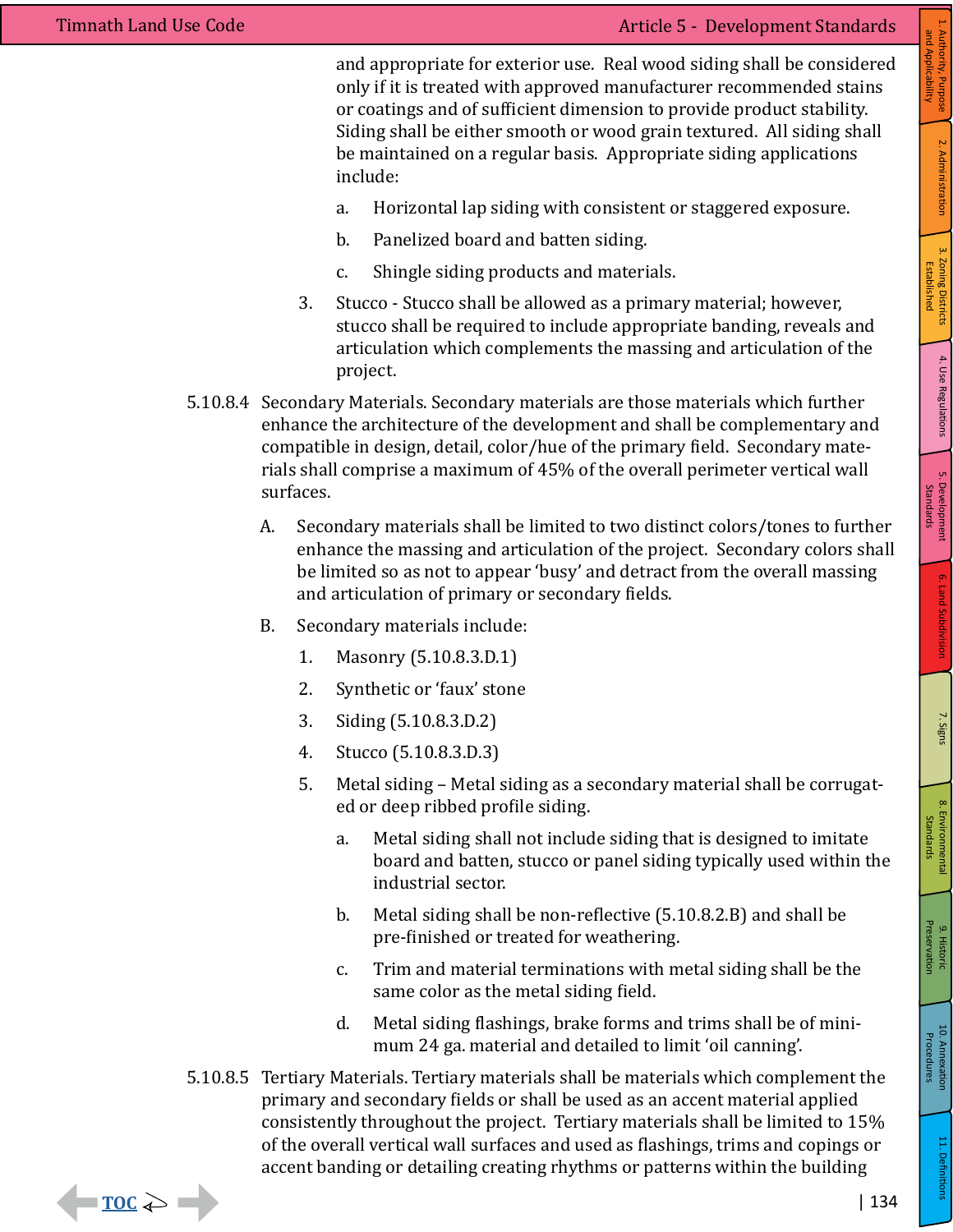fabric.

- 5.10.8.6 Accent materials are materials appropriate for use to create rhythms, patterns or define and enhance the rural or agricultural theme of the development and corridor. Accent materials may also be used to define architectural features, terminate the 'top' of the building or provide repetition such as for use as building conductor heads, gutters and downspouts. Appropriate uses for materials as accents include:
	- A. Canopies, awnings and trellises.
	- B. Gutters, downspouts and conductor heads.
	- C. Brackets and support columns.
	- D. Accent materials include the following:
		- 1. All primary or secondary materials.
		- 2. Steel channels, beams, columns and brackets.
		- 3. Wood beams, columns and brackets.
- 5.10.8.7 Roofing materials that are exposed shall be consistent with the rural vision of the corridor and compatible with adjacent buildings within the development. Roofing materials shall be consistent within the project and applied consistently throughout each development. Appropriate materials and their uses shall include:
	- A. Metal Roofing. Standing seam or corrugated metal roofing shall be allowed only for feature elements defining the massing of the project and appropriate for the pitch and application as defined elsewhere. Metal roofing shall be non-reflective (see glare) and shall relate to the color pallet of the primary and secondary materials.
	- B. Asphalt shingle roofing. Shingle roofing shall be high profile, articulated roofing and shall be of similar style and color to adjacent buildings within the development or the neighborhood.

#### 5.10.9 Features and Details

 $\rightarrow$  500

- 5.10.9.1 Intent. Buildings should include architectural features and details that in conjunction with the building's form, serve to add character, depth and texture. Details should be drawn from vernacular references and endeavor to evoke the rural and agrarian context of the Town. Architectural features and details should contribute to the overall architectural style and theme of the development, supplement the building form through the addition of three dimensional details that project from the building face and add texture, shadow and visual interest, contribute to a consistent character within a development by incorporating common detailing across multiple buildings, provide solar and/or weather protection at entrances, storefronts and openings using projecting features, and contribute to placemaking by incorporating elements that reinforce a pedestrian scale.
- 5.10.9.2 Compliance. Architectural Details that may be incorporated to comply with the intent of this section include:
	- A. Roof Framing and Exposed Roof Deck Roof beams, rafters, frames and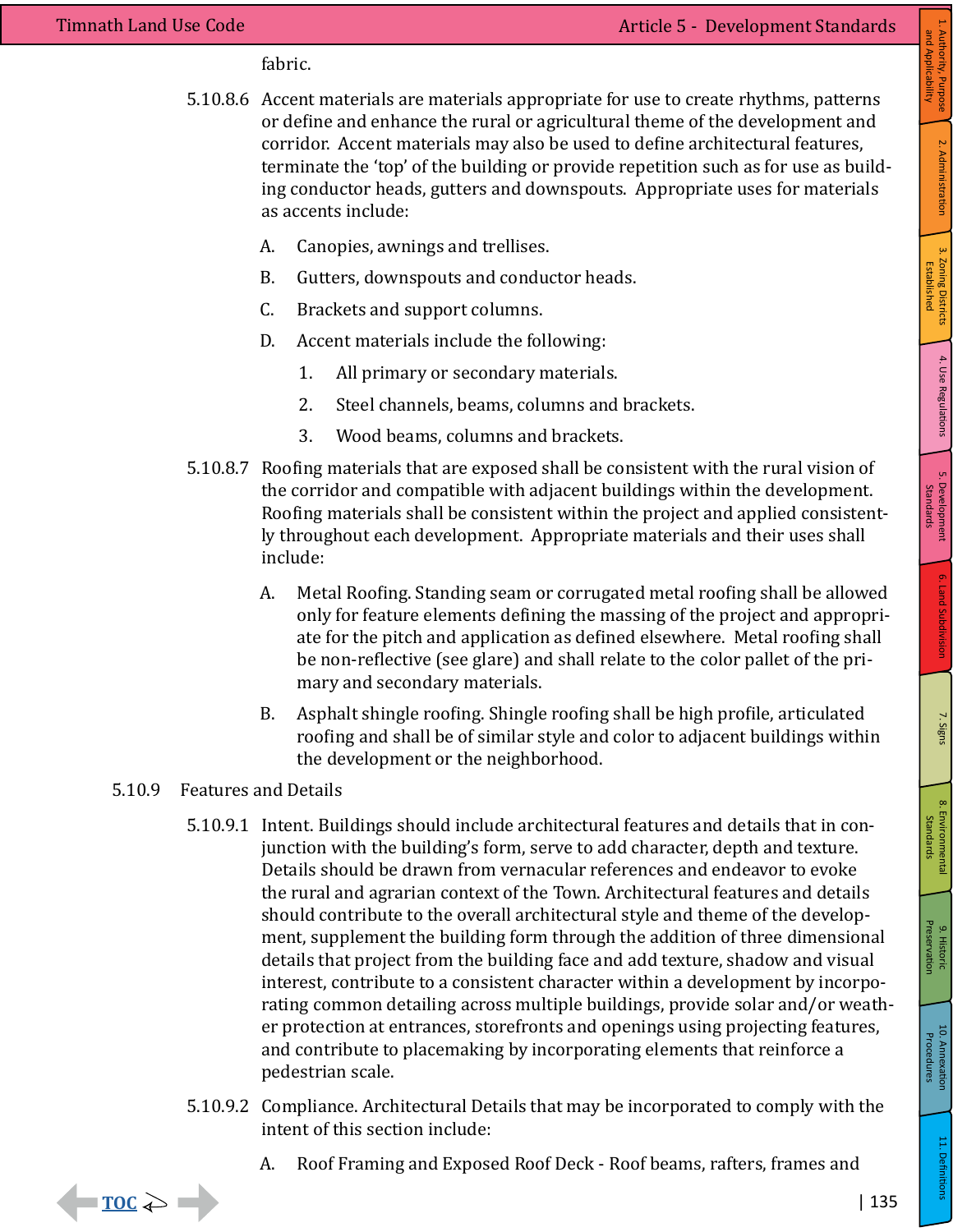purlins that are expressed as a way of adding detail and character at the underside and edges of roof overhangs and similar projections.

- B. Expressed roof framing elements should be suitably scaled relative to the elements they are attached to.
- C. Spacing of expressed framing members should relate to the building form, scale and structural organization wherever possible.
- D. Exposed roof deck and soffits such as tongue and groove, bead board, and corrugated or linear metals that are exposed to view from below to provide texture and pattern at the underside of roofs, soffits and overhangs.
	- 1. Monolithic or smooth materials such as stucco or EIFS may be utilized for no more than 50% of the area of the building's soffits.
- E. Both traditional forms and contemporary interpretations are appropriate.
- 5.10.9.3 Brackets, Corbels and Hangers
	- A. Incorporate and locate brackets, corbels and hangers to directly support, or imply support of, roofs, overhangs, cornices and similar projections.
		- 1. Brackets and corbels should be suitably scaled relative to the elements to which they are attached.
		- 2. The quantity and spacing of brackets and corbels should be sufficient to create a discernable pattern and add texture and relief to the façade.
		- 3. Brackets, Corbels and Hangers formed from multiple members or built-up components with expressed connections are preferred. Monolithic elements formed from a single component are prohibited.
	- B. Both traditional forms and contemporary interpretations are appropriate.
- 5.10.9.4 Canopies and Awnings
	- A. Incorporate and locate canopies and awnings to punctuate and protect entrances from the elements, or to define covered outdoor spaces and walkways.
		- 1. Wherever possible, canopies and awnings should be integral to the building form, and relate to entrances, storefronts and openings.
		- 2. Canopies that are an extension of a larger roof line or building form are encouraged, such as roofs that extend beyond the building face to form covered space.
		- 3. Wall mounted canopies and awnings should be supported by brackets, corbels or hangers or similar devices that add character and texture to the building.
	- B. Sloped canopies and awnings should include gutters, snow guards or other mechanisms to prevent snow and ice from falling onto pedestrian areas.
	- C. Simple, premanufactured awnings, such as canvas on light weight metal frames are prohibited.

# 5.10.9.5 Trellises and Arbors



and Applicability

Established

Standards

8. Environmental Standards

8. Environmental<br>Standards

10. Annexation<br>
10. Annexation

11. Definitions

Procedures

10. Annexation<br>Procedures